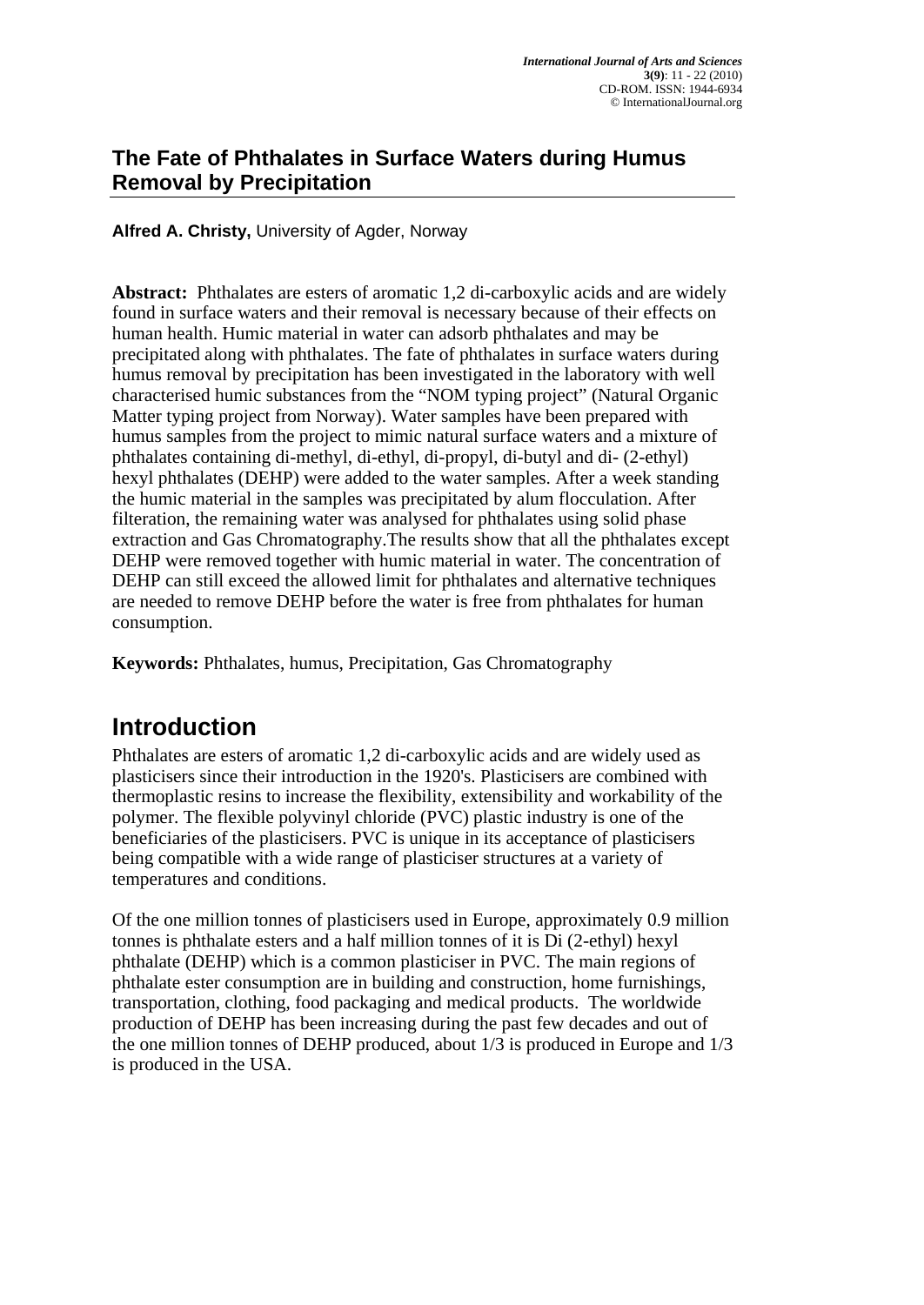The use Phthalates as plasticisers have risen concern regarding their medical implications. Their effects on male fertility and their suspected oestrogenic activity are some of the raised concerns [1]. The intake of phthalates by human appears to take place through two different routes. 1) food and 2) water.

Phthalates used as plasticisers in the food packaging material do not form chemical bond with the polymer and lies freely in the polymer matrix. They can migrate into the food stuff from the food packaging material. Raw food stuffs like meat, fish and vegetables and consumer products such as confectioneries, biscuits and cakes use packaging materials containing phthalate plasticisers. Furthermore, phthalate esters are used in the aluminium foil-paper laminates that are used in packing butter and margarine [2] and in the packaging and processing of cream and cheese [3]. The phthalates such as di-butyl phthalate (DBP) and DEHP used in the outer surface of the packaging materials have been shown to migrate to the inner surface and even into butter and margarine [3]. The extent of the penetration of phthalates into food stuff depends on the duration of contact with the wrapper, temperature and the type of plasticiser involved.

Environmental contamination of phthalates is another concern. The surface water is contaminated by phthalate esters leaking from the plastic products disposed in the environment. Furthermore, water disposed from industries are contaminated by phthalates because of the usage of plastic tubings and products in the processing industries. Various levels of phthalates are shown to be present in different water sources [4,5]. The air in urban area is also polluted by phthalates. This is due to the plasticised products, which may be disposed in a landfill site or incinerated. Some phthalates remain stable at high temperatures during incineration and are lost to the atmosphere and carried down to water sources by rain.

Phthalates in surface water can also arise from non-anthropogenic sources. Phthalic acid is present in wood, oxidation products of lignin, microorganisms, humic substances and coal. Furthermore, phthalates are common constituents of plant material and are intermediates in biochemical pathways. Aliphatic alcohols present in plant waxes together with phthalic acids lead to phthalates in nature.

The discussions above clearly show that the water sources of an urban water supply are contaminated by phthalates. The health concerns require their removal or reduction in their concentrations to an accepted level  $(6\mu g/dm^3)$  [6] before the water is supplied to consumers.

There are many ways to remove phthalates from surface water. UV photolysis in combination with hydrogen peroxide oxidation [7], Reverse osmosis, nanofiltration and ultrafiltration [8] can be applied to remove phthalates. Furthermore, waste warter treatment process can also remove phthalates [9]. The removal efficiency may vary depending on their structures.

Surface water contains humic material originating from soluble organic residues from plants and animals. It may also contain pollutants from industry, pesticides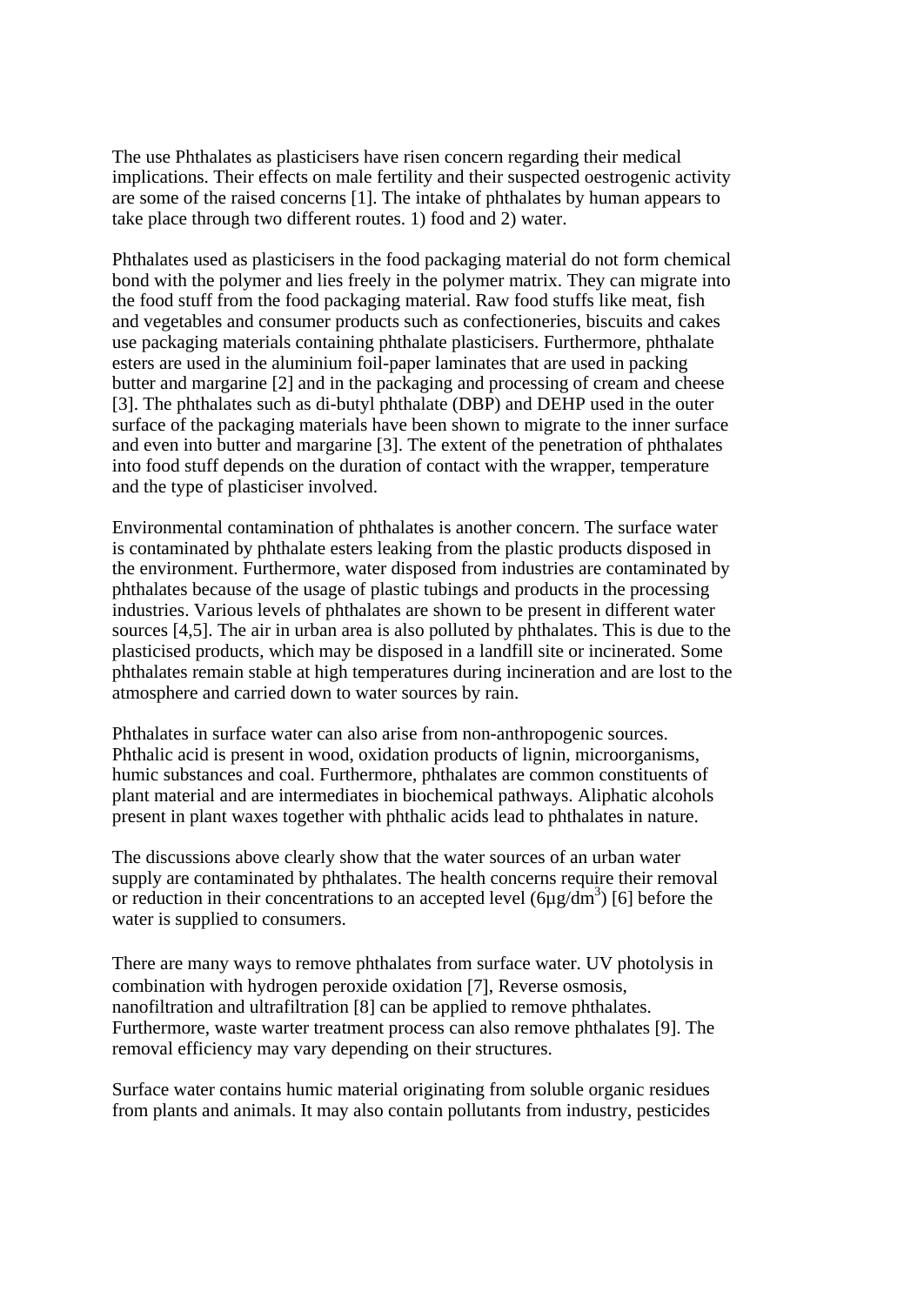and other contaminations from the environment. Humus present in surface water is complex, poly-functional and has the ability to adsorb molecules and ions. The efficiency of adsorption depends on the chemical nature of the molecules and the surface functionalities of the humus molecules in water. Generally, the humus molecules are highly polar and hence attract highly polar molecules. Humus molecules function as adsorbent to some of the organic molecules and inorganic ions in water and these may be precipitated along with humus during purification process.

A study of adsorption of phthalates by humic material in water solutions should involve quantitative determination of phthalates after removing the humic material by chemical or physical means. Phthalates in water have been quantitatively determined by traditional solvent extraction followed by GC or GC-MS analysis [10,11]. They have also been quantitatively determined using solid phase extraction technique with different sorbants followed by GC or GC-MS analysis [6,12-14]. It was opted to use solid phase extraction with C-18 modified silica gel as adsorbant because of the high recovery of dialkyl phthalates [10] that needed quantification in this study. Quantification of phthalates was then carried out by gas chromatography.

The aim of this paper is to investigate whether phthalates are effectively removed during humus precipitation. The humic samples used in this study have been well characterised under the "NOM typing" project and their composition may reveal some characteristics related to phthalate adsorption in relation to their chemical properties. The adsorption characteristics of humus involve several physical and chemical parameters and chemometrics, a multivariate analytical methodology is obviously a candidate for the characterisation and correlation analysis in this work.

## **Experimental**

Water samples were prepared by using humic material from seven different water sources [15,16] that were used in the ''NOM typing'' project. The humus samples were isolated from eight different locations in the southern part of Norway. The nature of the corresponding catchments differs; however, all samples were from areas with no influence of agriculture or local industry [15,16]. Nine bottles were filled to contain each with  $1dm<sup>3</sup>$  milli-Q water. Eight of the water bottles were dissolved isolated humus material from the above mentioned water sources. Dissolved amount of each humus sample is given in Table 1. No humic material was added in the ninth water sample.

Five different phthalates namely di-methyl, di-ethyl, di-propyl, di-butyl and di-(2 ethyl) hexyl phthalates were used as samples representing phthalates in water. The phthalates were purchased from Sigma-Aldrich Norway AS and used without further purification pottassium-aluminium sulphate  $[KA1(SO<sub>4</sub>)<sub>2</sub>$ .  $12H<sub>2</sub>O$  $]$  also known as alum was purchased from Merck, Darmstadt, Germany.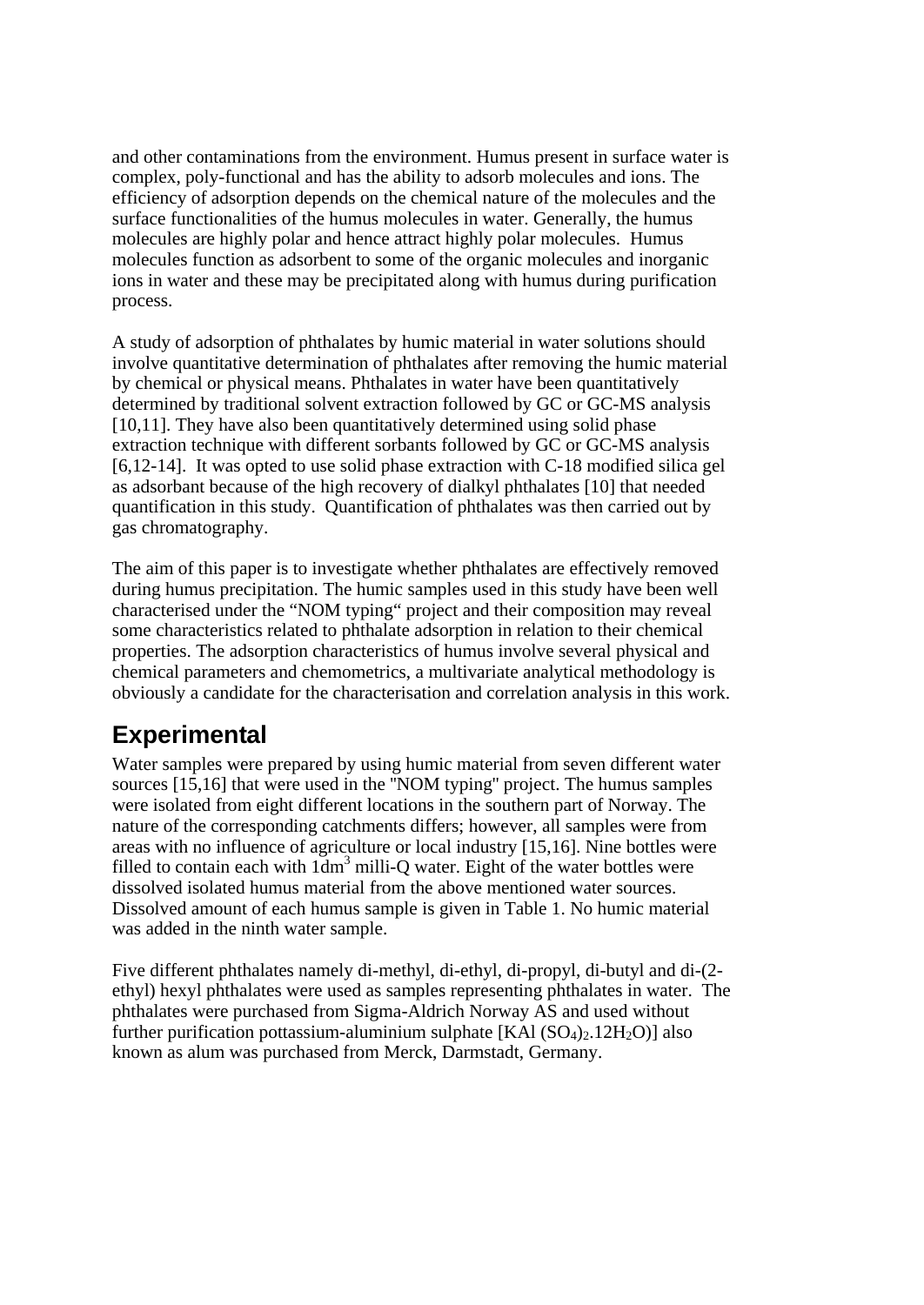**Table 1.** Details regarding the water samples, their total isolate content, Dissolved Organic Carbon content and the amount of humus dissolved in the water samples used in this study.

| <b>Water sample</b>   | <b>Total isolate</b><br>mg/dm <sup>3</sup> | $DOC$ mg/dm <sup>3</sup> | <b>Dissolved</b><br>amount of<br>humus in<br>mg/dm <sup>3</sup> |
|-----------------------|--------------------------------------------|--------------------------|-----------------------------------------------------------------|
| Trehørningen          | 24.3                                       | 4.8                      | 11                                                              |
| Hellerudmyra<br>(May) | 57.2                                       | 17.7                     | 10.4                                                            |
| Aurevann              | 24.5                                       | 4.8                      | 11                                                              |
| Maridalsvann          | 20.9                                       | 2.7                      | 11.5                                                            |
| <b>Birkenes</b>       | 24                                         | 3.4                      | 10.5                                                            |
| Humex B               | 25                                         | 7.4                      | 10.6                                                            |
| Gjerstad (limed)      | 25                                         | 4.2                      | 10.7                                                            |
| Gjerstad (unlimed)    | 23.8                                       | 5.6                      | 11.1                                                            |

Standard solution of phthalates was prepared by mixing particular amounts of phthalates (Table 2) in methanol. One half  $cm<sup>3</sup>$  of phthalate mixture was added in all the nine bottles so that the concentration of phthalates in each of the water sample was approximately 20  $\mu$ g/dm<sup>3</sup>. After a week standing the water samples were prepared for humus precipitation by flocculation. Six of the samples  $(200 \text{ cm}^3)$ portions) were placed in six 1  $\text{dm}^3$  beakers and were added 1 cm<sup>3</sup> of 1M alum. The addition of alum caused a decrease in the pH and the pH of the solutions was adjusted in between 5.5-6.5. The samples were then stirred for 2 hours using a Flocculator (Flocculator SW1, Stuart Scientific, England). The flocculator was set to a speed of 100 rpm. The same procedure was repeated with remaining two humus samples. The last plain water sample was left to stand without further treatment. This sample would serve as a reference. After two days of standing, gelatinous precipitate was settled out and the water above became perfectly clear. All the eight samples treated with alum solution were filtered through a Buchner filter funnel.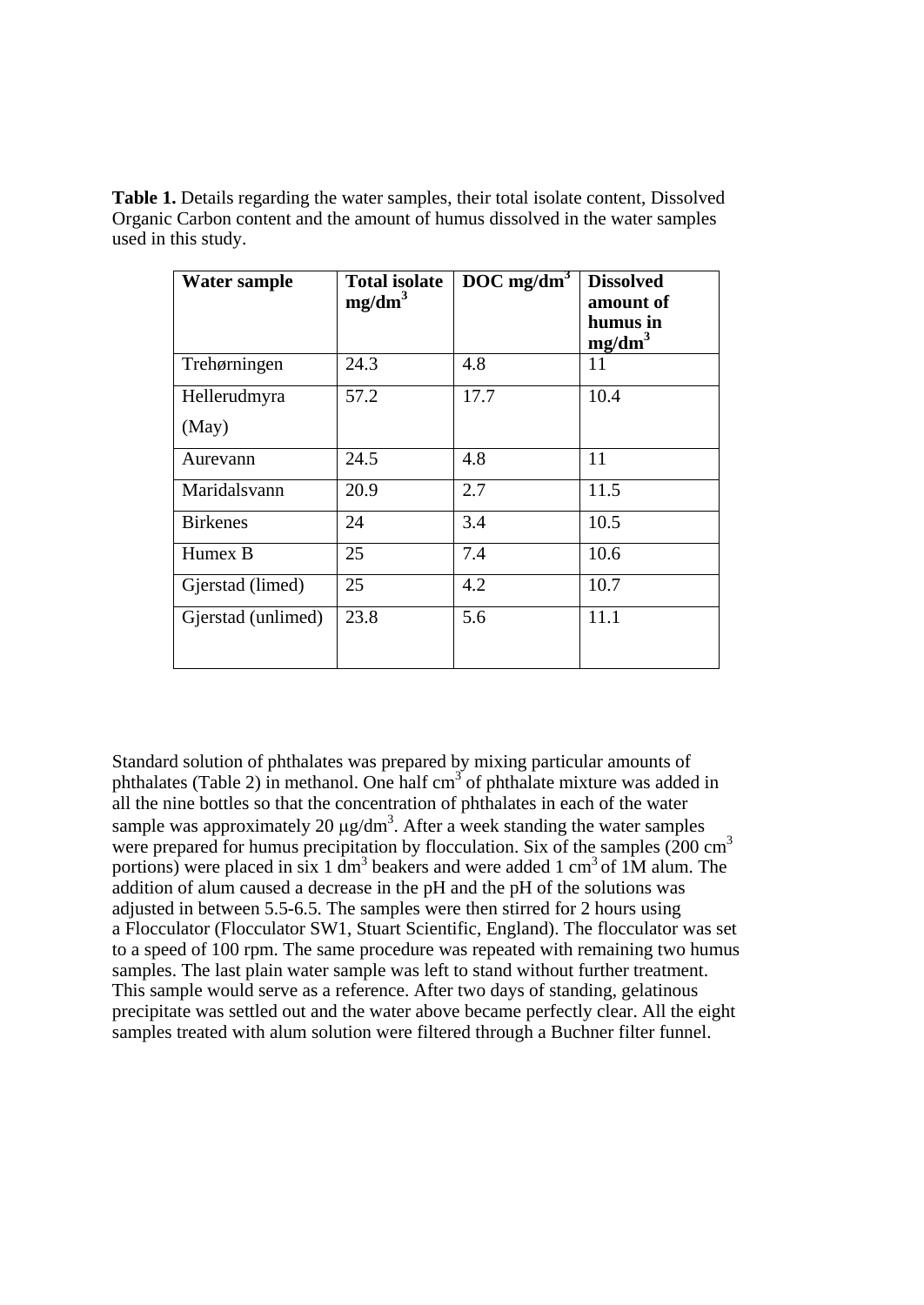| <b>Phthalate</b> | <b>Concentration of</b><br>phthalate in standard<br>solution mg/100 $\text{cm}^3$ | <b>Concentration of</b><br>phthalate in water<br>samples $\mu$ g/dm <sup>3</sup> |  |
|------------------|-----------------------------------------------------------------------------------|----------------------------------------------------------------------------------|--|
| <b>DMP</b>       | 5.9                                                                               | 29.5                                                                             |  |
| <b>DEP</b>       | 4.233                                                                             | 21.165                                                                           |  |
| <b>DPP</b>       | 4.103                                                                             | 20.5                                                                             |  |
| <b>DBP</b>       | 3.215                                                                             | 16.075                                                                           |  |
| <b>DEHP</b>      | 4.01                                                                              | 20.05                                                                            |  |

**Table 2.** Concentration of phthalates in water samples

Bond elut column containing C-18 modified silica gel (500mg) from Analytichem International was used for the extraction of remaining phthalates in the filtered water samples. For each extraction, a bond elut

column was conditioned using 10  $\text{cm}^3$  methanol and 10  $\text{cm}^3$  water. The water sample (200 cm<sup>3</sup>) was passed through the column at a rate of 4 cm<sup>3</sup>/min by using a water aspirator (Fig. 1). The column was then dried by letting the aspirator on for 10 minutes. Phthalates from the bond elut column were eluted using a VAC-ELUT apparatus from Analytichem International using  $1 \text{ cm}^3$  of methanol containing dipentyl phthalate as reference standard. Eluted phthalates ware collected in glass tubes and then concentrated by a stream of nitrogen.



**Fig. 1.** Apparatus used for solid phase extraction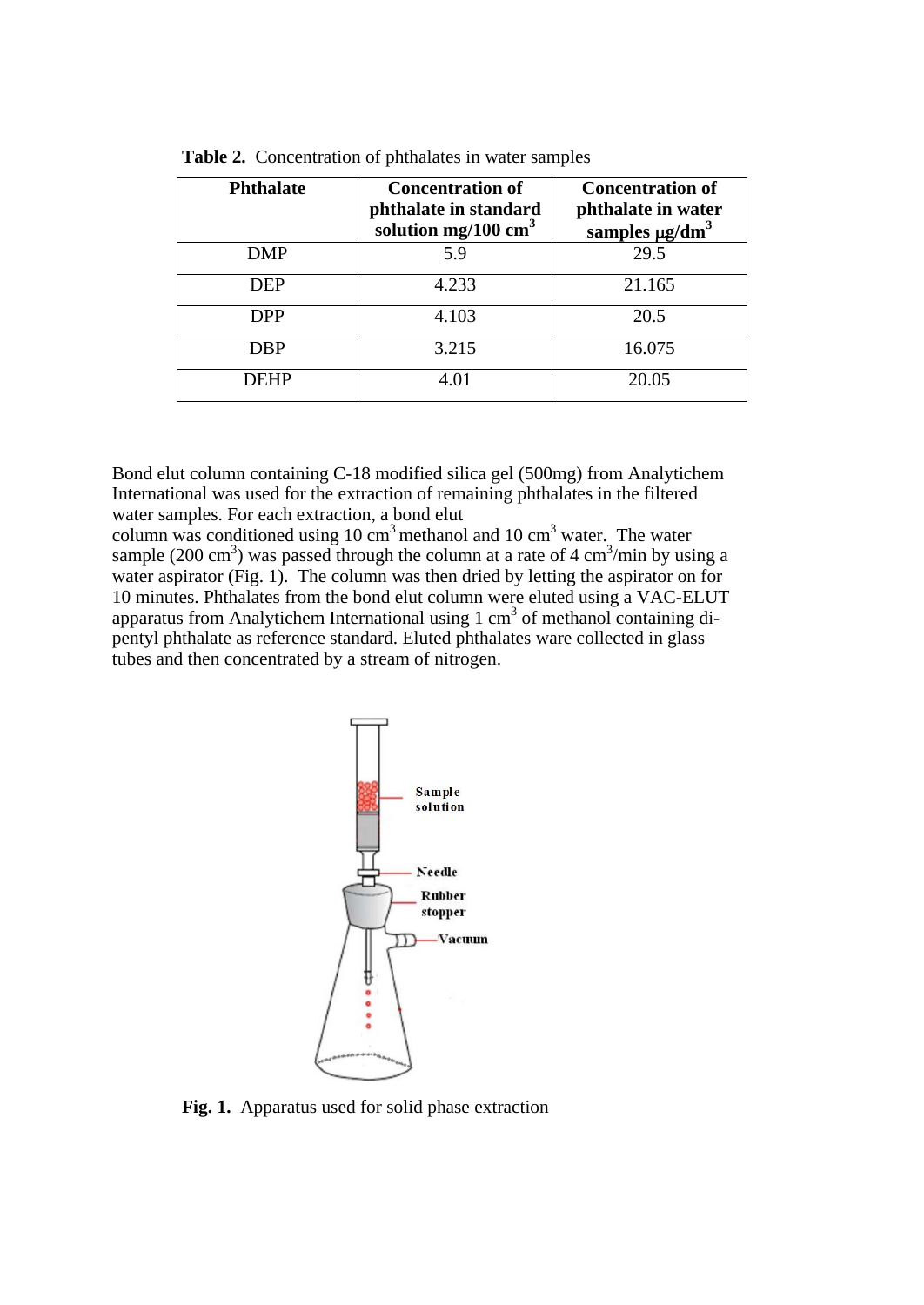The gas chromatographic analysis was carried out on a Hewlett Packard 5890 series II gas chromatograph with a 0.32 mm (internal diameter) 30 m cross linked methyl silicone column with FID detection. A temperature program with an initial temperature of 60  $^{0}C$  at 1 minute and then a temperature rate of 10  $^{0}C/m$  in up to 250  $^{0}C$  and then a final time of 10 min at 250  $^{0}C$  was used. The concentrated solutions C and then a final time of 10 min at 250 $\mathrm{^{0}C}$  was used. The concentrated solutions were then analysed by gas chromatography.

The peaks in the chromatograms were integrated and quantified with respect to the reference standard.

#### **Results and discussion**

Facts regarding the water samples used in this work can be found elsewhere [15, 16]. Chromatograms of the phthalates extracted from the reference water sample and phthalates extracted from a water sample after precipitation of humic material are given in Fig. 2 a and 2 b respectively.

The numbers clearly reveal that the phthalates are preferentially adsorbed by humic material in the water sample. During precipitation by alum flocculation these phthalates are brought down together with the humic material present in the water sample. The concentrations of phthalates added to the water samples containing humic material are given in Table 2. The quantities of phthalates adsorbed by different humic material in water samples in  $\mu$ g/dm<sup>3</sup> and in percentage of the started amount of phthalates are given in Table 3 and 4 respectively.

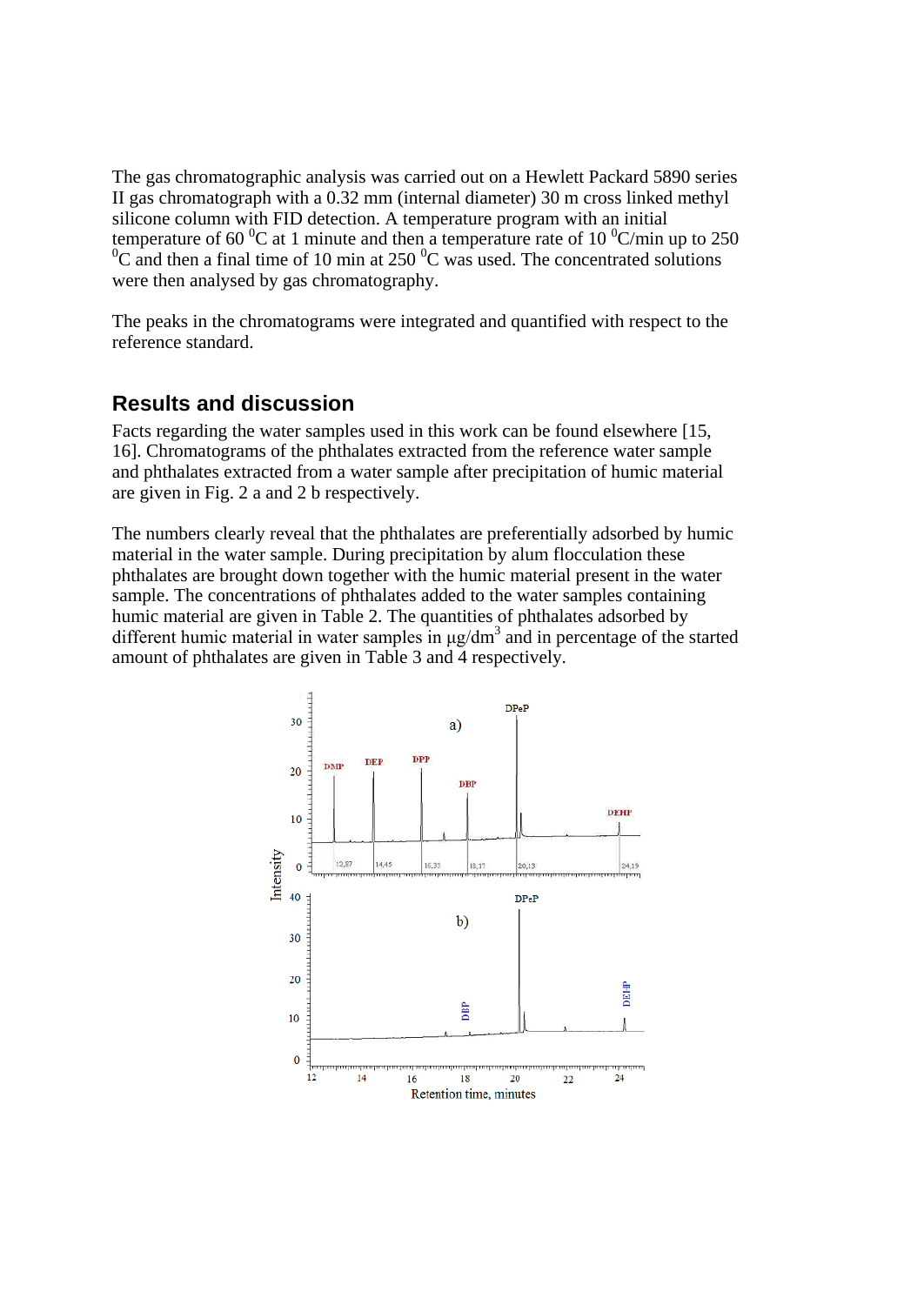A closer look at the table clearly shows that DMP, DEP, DPP and DBP are almost completely removed during precipitation. Only the DBP in two humus samples had around 90% adsorbed. However, the results from the DEHP shows that the adsorption by humic material ranged from 5-55% with exception of one sample which adsorbed around 70% of the DEHP.

These results are in agreement with several articles indicating the persistence of DEHP in surface waters [13, 17]. This is also giving us a clue that the higher concentrations of DEHP reported in the surface waters may be partially due to the moderate ability of humus towards adsorption of DEHP molecules.

| $\mu$ g/u $\mu$ .       |            |            |            |            |             |
|-------------------------|------------|------------|------------|------------|-------------|
| $\mu$ g/dm <sup>3</sup> | <b>DMP</b> | <b>DEP</b> | <b>DPP</b> | <b>DBP</b> | <b>DEHP</b> |
| 1. Trehørningen         | 29,432     | 21,078     | 20,445     | 15,461     | 7,940       |
| 2. Hellerudmyra         |            |            |            |            |             |
| (May)                   | 29,403     | 20,997     | 20,482     | 14,988     | 1,0309      |
| 3. Aurevann             | 29,390     | 21,009     | 20,408     | 14,287     | 5,499       |
| 4. Maridalsvann         | 29,453     | 21,035     | 19,656     | 14,047     | 7,301       |
| 5. Birkenes             | 29,441     | 21,132     | 20,361     | 15,580     | 7,469       |
| 6. Humex B              | 29,468     | 21,146     | 20,484     | 16,025     | 11,109      |
| 7. Gjerstad (limed)     | 29,472     | 21,142     | 20,480     | 15,979     | 13,854      |
| 8. Gjerstad (unlimed)   | 29,472     | 21,143     | 20,452     | 15,886     | 11,217      |
| 9. Reference sample     | 29,5       | 21,165     | 20,5       | 16,075     | 20,05       |

**Table 3***.* Quantity of phthalates adsorbed during humus removal by precipitation in  $\mu$ g/dm<sup>3</sup>.

Humus is the most important source of organic carbon in the environment. Its colloidal character and high surface functionality make them excellent adsorbents of molecular pollutants and facilitate the processes of mobilization/immobilization of these in the environment. Humus consists of a large variety of organic molecules [18]. Furthermore, they contain micro-porous structure in their bulk matrix. The adsorption characteristics of humus samples depend on the surface functionalities. There is another process partition [19] can also influence the uptake of organic molecules by humic material. The organic molecules penetrate in the pores and held there by Van der waals forces. The efficiency of the partition process depends on the size and size distribution of the micro-pores. The DEHP molecules are large and bulky because of their side chains and only the large pores can accommodate these molecules.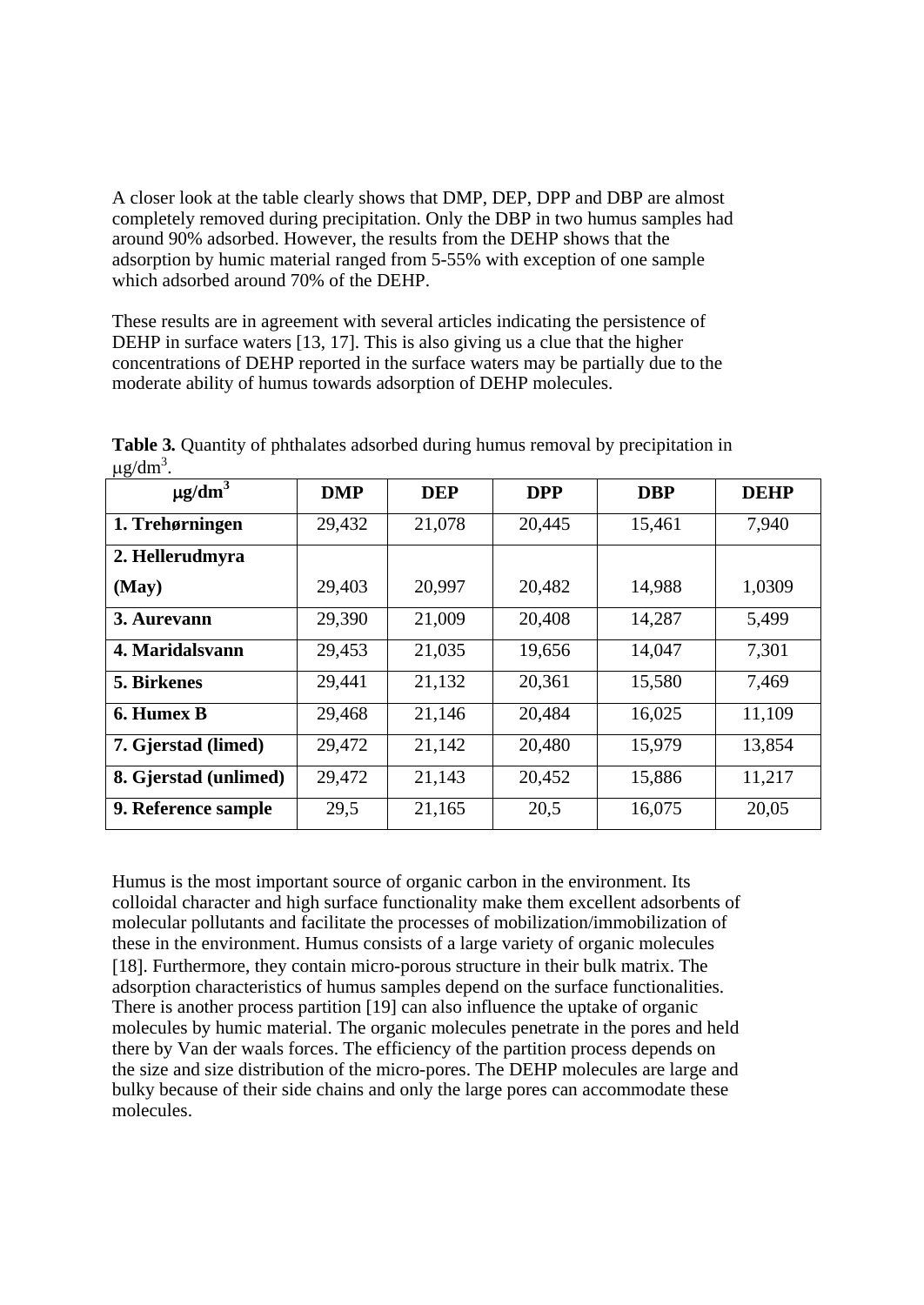The moderate ability for the humus to take up DEHP is a concern because DEHP is one of the phthalates that is used in very large quantities for the production of plastic and plastic related material for consumer goods. The availability of DEHP in water can cause health problems in humans and can be toxic for water living creatures. Special Chemical/physical methods are necessary to bring down the concentration of DEHP to an acceptable limit  $(6\mu g/dm^3)$ . Water sources that are present in industrial areas may contain higher concentrations of DEHP that may be health hazardous.

| $\frac{0}{0}$         | <b>DMP</b> | <b>DEP</b> | <b>DPP</b> | <b>DBP</b> | <b>DEHP</b> |
|-----------------------|------------|------------|------------|------------|-------------|
| 1. Trehørningen       | 99,760     | 99,590     | 99,733     | 96,181     | 39,599      |
| 2. Hellerudmyra (May) | 99,670     | 99,204     | 99,912     | 93,241     | 5,142       |
| 3. Aurevann           | 99,627     | 99,264     | 99,550     | 88,875     | 27,425      |
| 4. Maridalsvann       | 99,841     | 99,384     | 95,884     | 87,384     | 36,414      |
| <b>5. Birkenes</b>    | 99,801     | 99,842     | 99,322     | 96,921     | 37,254      |
| 6. Humex B            | 99,893     | 99,909     | 99,920     | 99,688     | 55,405      |
| 7. Gjerstad (limed)   | 99,905     | 99,893     | 99,903     | 99,403     | 69,096      |
| 8. Gjerstad (unlimed) | 99,906     | 99,897     | 99,765     | 98,823     | 55,944      |

**Table 4.** Quantity of phthalates adsorbed during humus removal by precipitation in  $%$ .

A cross-validated Partial Least Squares (PLS) anlysis [20-22] was carried out with percentages of phthalates adsorbed by the humus samples as dependent variables and DOC (dissolved organic carbon) values as dependent variables. Furthermore, a second calibration was carried out with poly hydroxyl aromatics (PHA), one of the bio-polymer constituent [16] in the humic materials as dependent variable. A plot between measured and predicted DOC for all the 8 samples are shown in Fig.3a. The plot clearly shows that the sample five is an outlier. A new calibration without sample 5 gives a linear correlation  $(R^2=0.86)$  between measured and predicted DOC values (Fig.3b). This correlation clearly indicates that the adsorption of phthalates depend on the organic carbon content of the humic material in the solution. It is also an indication that the adsorption of phthalates increases with the aromatic content of the humic material. This fact is revealed by the third calibration mentioned above. A linear correlation shows that the adsorption of phthalates increases with increasing PHA content (Fig. 4) of the humic material in the water samples.

The adsorption of phthalates by humic material is one of the important processes for transport of phthalates in surface waters.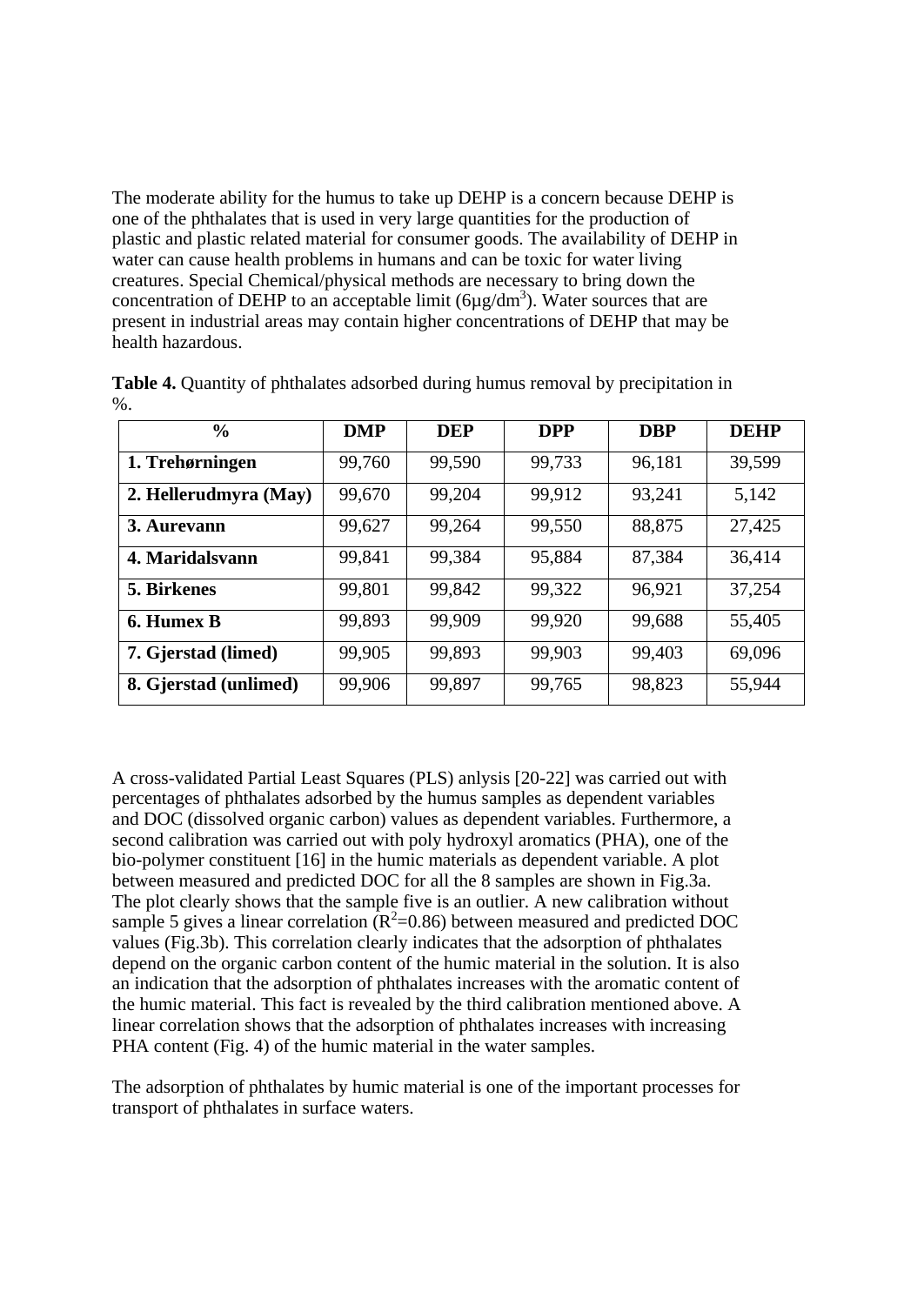

**Fig. 3.** A plot of measured versus predicted DOC from PLS analysis. a) with sample 5 b) without sample 5.



**Fig. 4.** A plot of measured versus predicted PHA from PLS analysis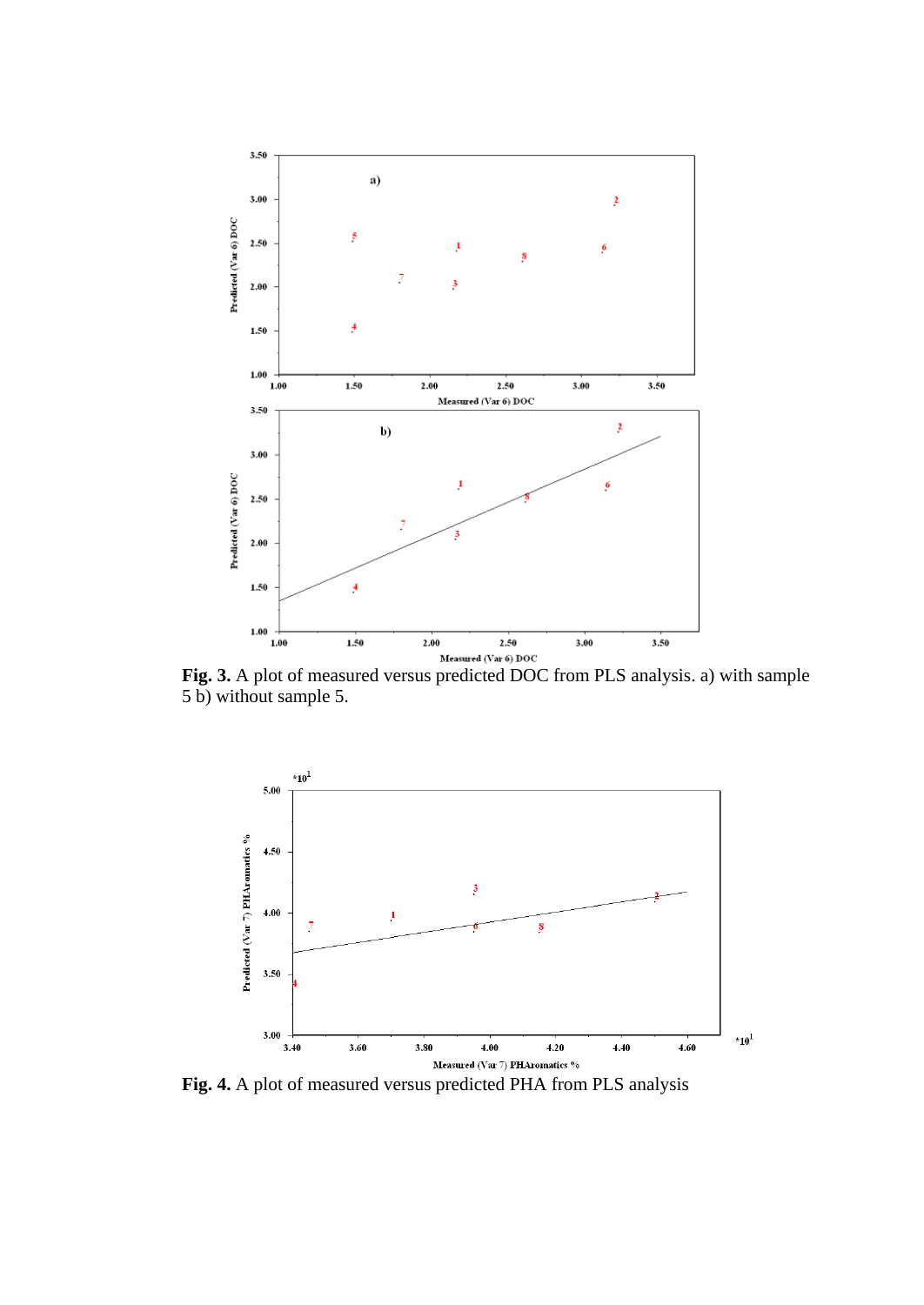# **Conclusion**

It has been shown in this paper that the phthalates can be adsorbed and remain bound to the humus matrix. The whole complex matrix can be precipitated by using alum and thereby remove phthalates from surface waters. Most of the phthalates found in surface waters can be removed by precipitation technique. Di-(2-ethyl) hexyl phthalates are not effectively adsorbed onto the humic matrix. This can be due to several factors such as its solubility in water, its bulky size and the availability of the groups containing oxygen atoms to form hydrogen bonds with the humic material.

The only mechanism that operates between DEHP and humic material is the weak Van der waals forces. The weak adsorption mechanism of phthalates onto humic material is clear from the fact that the phthalates are solvent extractable because they do not form any strong bond with humus molecules.

The concentration of DEHP remaining in water ranges from 7 to 13  $\mu$ g/dm<sup>3</sup>. The difficulty in complete removal of some higher phthalates by precipitation clearly illustrates the need for other techniques in addition so that the concentration of the phthalates can be brought under the allowed limit. The analyses also illustrate that the organic carbon content of the humic material or in other words the aromatic content of the humic material plays an important role in the adsorption of phthalates.

## **References**

1. Page, B. D. and Lacroix, G. M. (1992). Studies into the transfer and migration of phthalate esters from aluminium foil-paper laminates to butter and margarine. Food additives and Contaminants, vol.9, 197-212.

2. Sharman, M., Read, W. A., Castle, L., and Gilbert, J. (1994). Levels of di-(2 ethylhexyl) phthalate and total phthalate ester in milk, cream, butter and cheese. Food Additives and contaminants, vol.11, 5-385.

3. Thuren, A. (1986). Determination of phthalates in aquatic environments. Bull. Environ. Contam. Toxicol, vol.36, 33-40.

4. Wams. T. J. (1987). Diethylhexyl phthalate as an environmental contaminant- A review. The science of the Total Environment, vol.66, 1-66.

5. Peters, J. W. and Cook, R. M. (1973). Effects of phthalate esters in reproduction of rats. Environ. Health Perspect. Vol.3, 91-94.

6. Penalver, A., Pocurull, E., Borrull, F and Marce, R. M. (2000). Determination of phthalate esters in water samples by solid-phase microextraction and gas chromatography with mass spectrometric detection. J. Chromatogra. A., Vol.872, 191-201.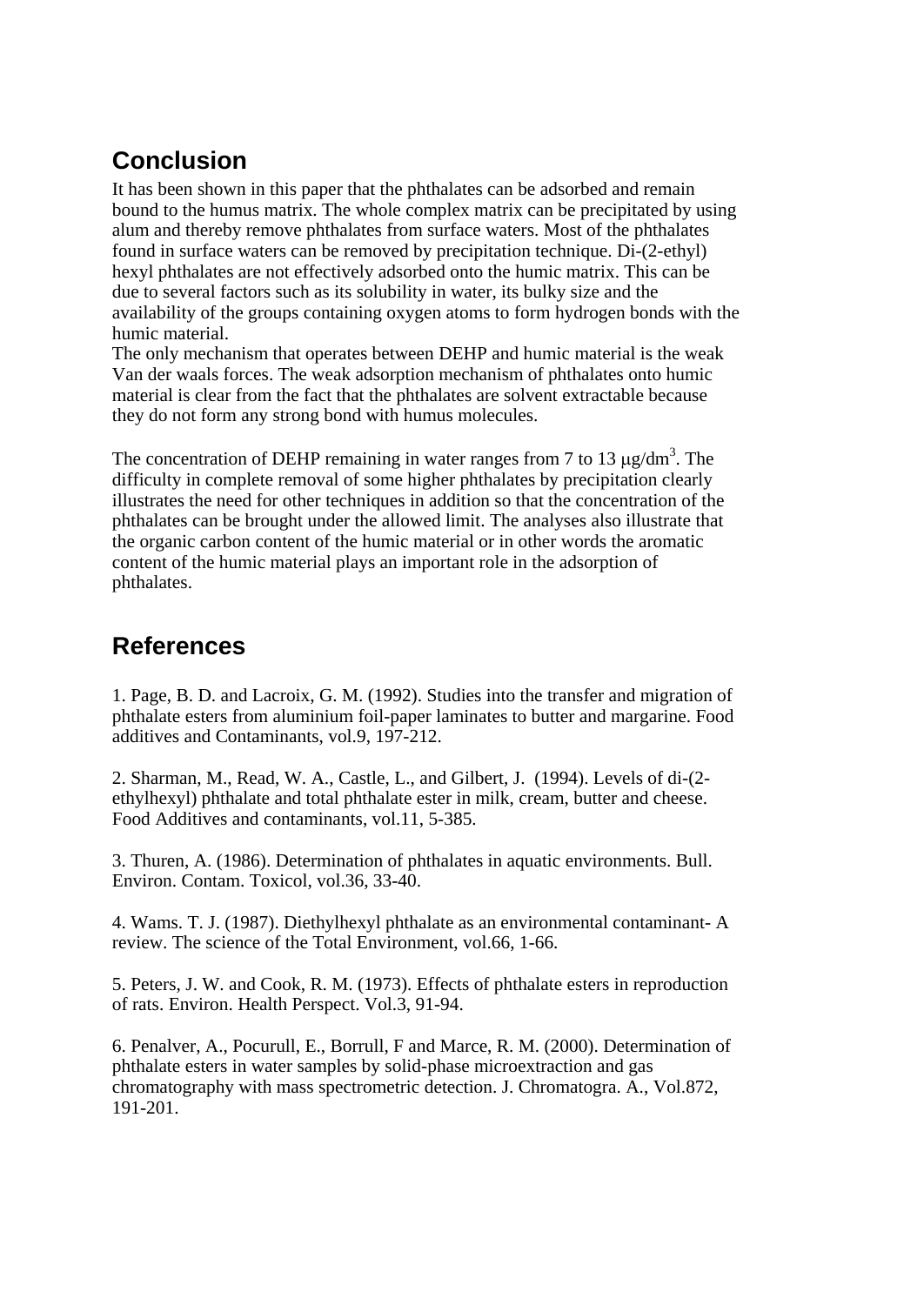7. Tawabini, B.S., Al-Suwaiyan, M.S. (2005). Removal of Dimethyl Phthalate From Water By UV-H2O2 Process, Journal of Environmental Engineering and Science, vol.3, 9-294.

8. Shahidi, F. and Synowiecki, J. (1991). Isolation and characterization of nutrients and value-added products from snow crab (Chionoecetes opilio) and shrimp (Pandalus borealis) processing discards. Journal of Agricultural and Food Chemistry (American Chemical Society), vol.39,1527–1532

9. Dargnat, C., Teil, M.J., Chevreuil, M., Blanchard, M. (2009). Phthalate removal throughout wastewater treatment plant: case study of Marine Aval station (France). Sci Total Environ, vol. 407, 1235-1244.

10. Holadova, K. and Hajslova, J. A (1995). comparison of different ways of sample preparation for the determination of phthalic acid esters in water and plant matrices. Inter. J. environ. Anal. Chem., vol. 59, 43-57.

11. Brumley, W. C., Shafter, E. M. and Tillander, P. E. (1994). The Determination of Phthalates in Water and Soil by Tandem Mass Spectrometry Using Isobutane Chemical Ionization Mass Spectrometry, J. Assoc. Off. Anal. Chem., vol. 77, 1-8.

12. Furtman, K. (1994) Phthalates in surface water- a method for routine trace level analysis. Fresenius J. anal. Chem., vol. 348**,** 291-296.

13. Jara, S., Lysebo, C., Greibrokk, T. and Lundanes. E. (2000). Determination of phthalates in water samples using polystyrene solid-phase extraction and liquid chromatography quantification. Anal. Chimica acta., vol. 407, 165-171.

14. Christy, A. A. and Egeberg, P. K. (1999). Analysis of extractable organic matter (EOM) from the Norwegian NOM typing project samples by GC-MS. Humic Subst. Environ., vol. 1, 3-8

15. Christy, A. A. and Egeberg, P. K. (2000). Characterisation of natural organic matter from the Nordic typing project water samples by Chemometric analysis of their near infrared profiles.Chemom. & Intell. Lab. Syst., vol. 50, 225-234.

16. Christy, A. A., Bruchet, A. and Rybacki, D. (1999). Characterization of natural organic matter by pyrolysis/GC-MS Environment International, vol. 25, 181-189.

17. Oliver, R., Mayb, E., Williams, J. (2005). The occurrence and removal of phthalates in a trickle filter STW, Water Research, vol. 39, 4436–4444.